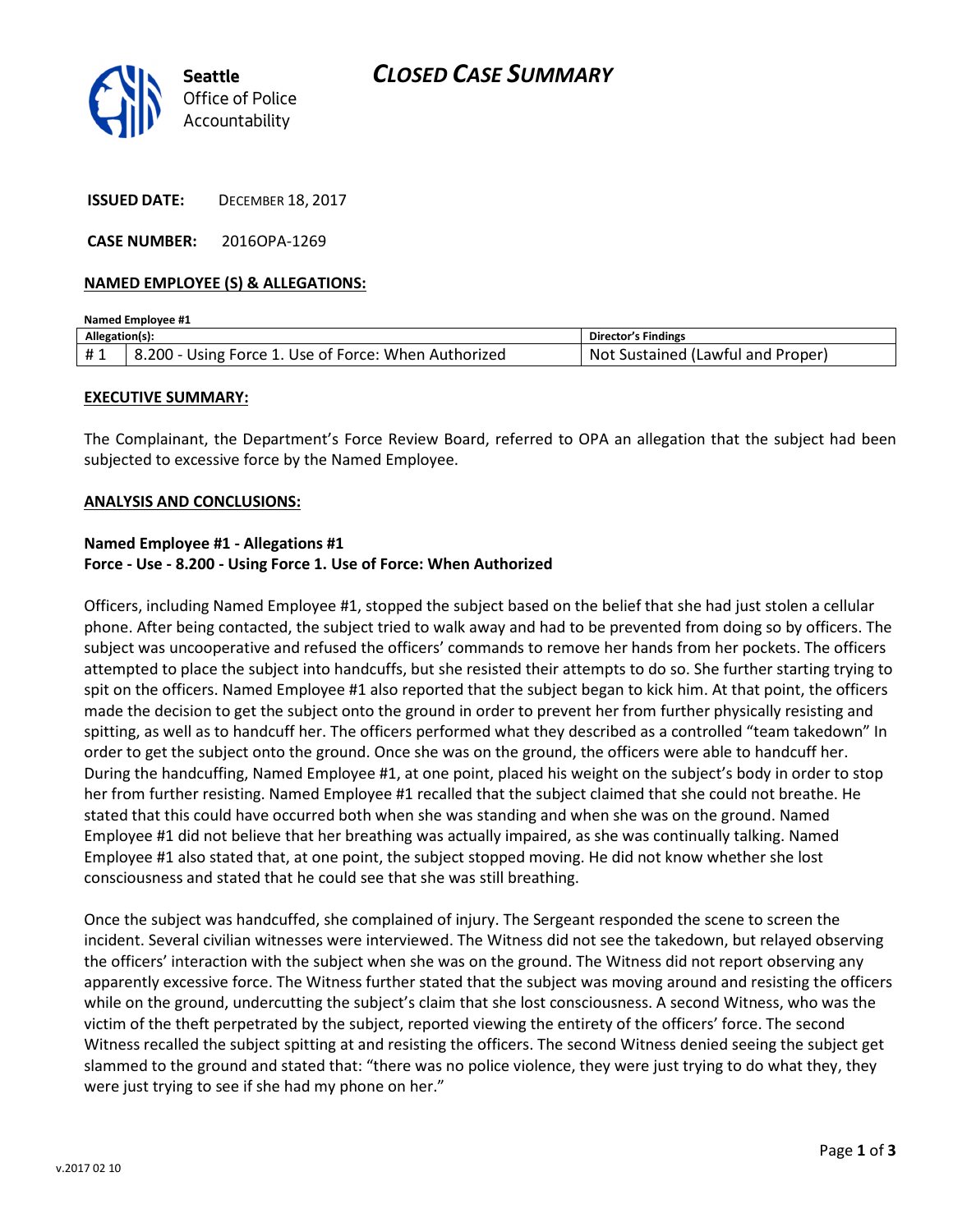

# CLOSE CASE SUMMARY

OPA CASE NUMBER: 2016OPA-1269

During his investigation of the force, the Sergeant interviewed the subject. She told him that Named Employee #1 slammed her into the ground and that she hit her head and lost consciousness. She further stated that Named Employee #1 put his knee against her neck and back making it difficult for her to breathe. Given the allegation of a possible head injury and the claimed loss of consciousness, the force was screened with the Department's Force Investigation Team (FIT). While notifying FIT, the Sergeant did not refer the subject's allegations to OPA. The officers activated their In-Car Video systems; however, the force occurred outside of the view of the camera and was not recorded. The officers' later interaction with the Complainant, including the Sergeant's interview of her, were recorded.

The Sergeant was one of the assigned FIT investigators. He interviewed the subject concerning the force. During that interview, the subject, while indicating that she did not want to speak with him, told the Sergeant that she had been assaulted by officers. The Sergeant did not report this allegation to OPA as was required by policy. (See SPD Policy 5.002-POL-5.)

This matter was later administratively reviewed by the Department's Force Review Board (FRB). After reviewing the subject's statements to the two Sergeants, however, the FRB opined that this matter should have been referred to OPA to investigate the allegation of excessive force. The FRB thus sent this matter to OPA and the instant investigation was commenced.

SPD Policy 8.200(1) requires that force used by officers be reasonable, necessary and proportional. Whether force is reasonable depends "on the totality of the circumstances" known to the officers at the time of the force and must be balanced against "the rights of the subject, in light of the circumstances surrounding the event." (SPD Policy 8.200(1).) The policy lists a number of factors that should be weighed when evaluating reasonableness. (See id.) Force is necessary where "no reasonably effective alternative appears to exist, and only then to the degree which is reasonable to affect a lawful purpose." (Id.) Lastly, the force used must be proportional to the threat posed to the officer. (Id.)

Based my review of the totality of the evidence, I find that the force used by Named Employee #1 was reasonable, necessary, and proportional, and thus consistent with policy.

The Complainant was belligerent and unreasonable and was actively trying to spit on and kick officers. The involved officers, including Named Employee #1, had the lawful authority to place her under arrest. When she tried to resist, the officers attempt to do so, the officers further had the lawful authority to use force. As such, I believe that the force was reasonable.

The force was further necessary to ensure that the Complainant was properly secured and to prevent her from causing physical harm to officers.

Lastly, the force was proportional to the threat facing the officers. Force was only used when the Complainant was actively trying to spit on and kick officers and, even then, only the least force necessary was used. Notably, NE#1 did not strike the Complainant or use anything other than a low level of force. Moreover, contrary to the Complainant's allegation, there is no evidence that she was "assaulted and battered" by officers or that any officer, let alone NE#1, caused her to lose consciousness or impaired her breathing.